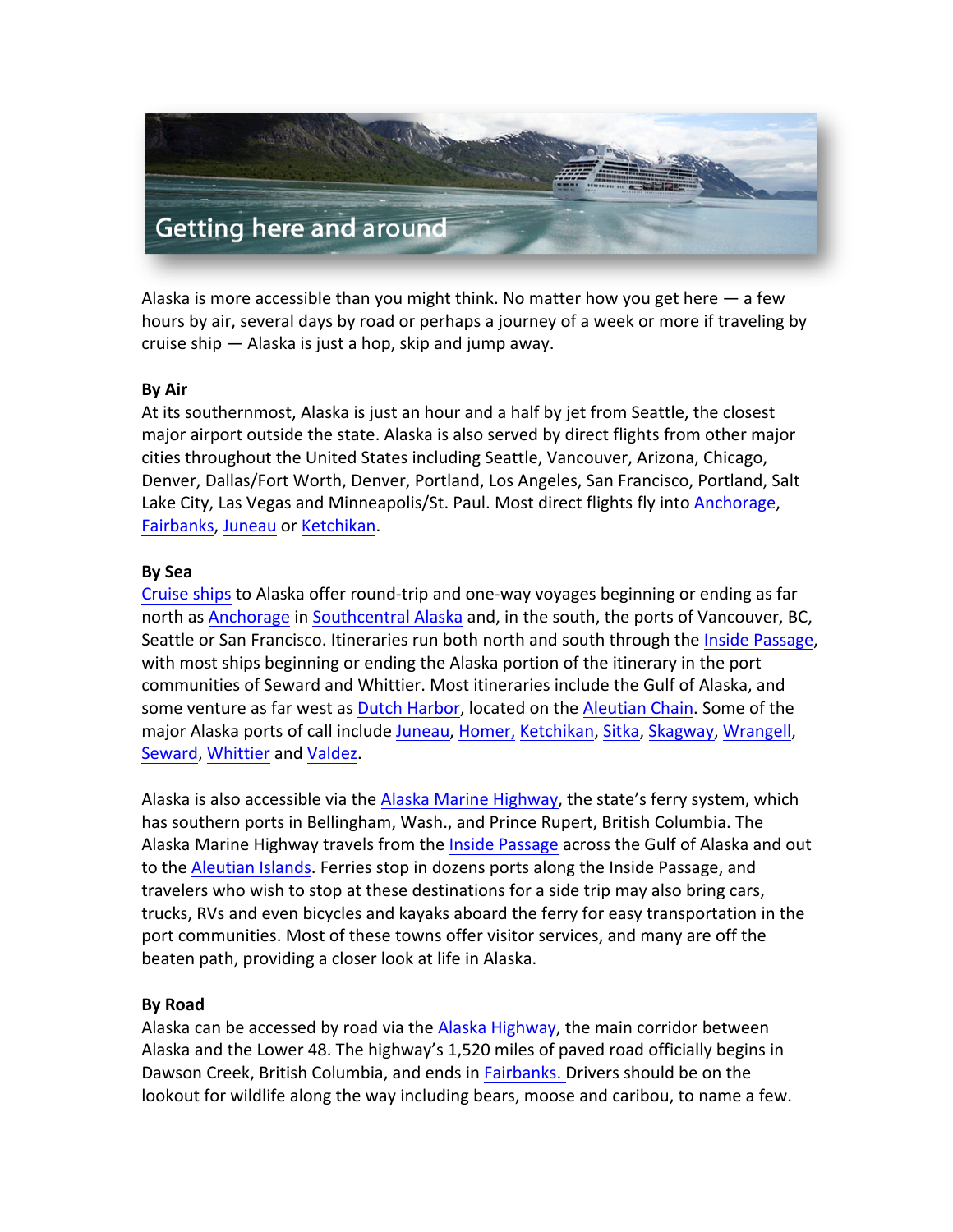While Alaska has fewer highways than most states, a good portion of it is accessible to visitors traveling by private vehicle.

#### **Travel Around Alaska**

With more than 586,000 square miles, there are infinite ways to explore Alaska. Hop aboard a bush plane to reach rural Alaska; travel Alaska's highways by car, RV or motorcoach while taking in the breathtaking scenery; experience marine wildlife aboard a ferry or on a day cruise; or ride the Alaska Railroad for panoramic views of hanging glaciers and sweeping mountain ranges.

#### **By Plane**

Even the distant parts of Alaska are more accessible than they may seem. Jet service reaches the following communities: Anchorage, Fairbanks, Juneau, Ketchikan, Adak, Barrow, Bethel, Cordova, Dillingam, Dutch Harbor, Glacier Bay/Gustavus, King Salmon, Kodiak, Kotzebue, Nome, Petersburg, Sitka, Wrangell and Yakutat. Additionally, bush planes offer access to hundreds of small villages in remote reaches of the state and offer visitors the opportunity to experience Alaska Native culture. Flightseeing tours operate throughout the state and are another popular option for viewing Alaska's vast landscape.

#### **By Boat**

Day cruises are a popular way to see glaciers while in Alaska. Major day cruise destinations include Misty Fjords National Monument, Tracy Arm Fjord, Glacier Bay National Park, Prince William Sound, College Fjords and Kenai Fjords National Park. Traveling by ferry is also a primary mode of transportation with excellent opportunities for marine wildlife viewing via the Alaska Marine Highway, which offers scheduled service up the Inside Passage to Prince William Sound, the Kenai Peninsula, Kodiak Island and the Aleutian Islands. Travelers may also bring a car, RV, bicycle or kayak onboard the ferry to better explore the destination.

# **By Train**

Each year, roughly 500,000 people ride the Alaska Railroad. The railroad stretches from Seward to Fairbanks connecting Anchorage, Talkeetna and Denali National Park and Preserve along the way. The Alaska Railroad also offers one of the last whistle stop services in North America, allowing passengers to disembark for rafting, hiking, fishing or other activities.

# **By Car or RV**

Some of Alaska's most popular destinations are primarily accessible by highway. The Alaska, Richardson and Dalton highways travel the vast distance of the state while the Glenn, Parks and Seward highways best connect the more populated areas of the state. The National Scenic Byways program recognizes several Alaska highways for their scenic, natural, historic and cultural attributes. Car and RV rentals are available in most communities.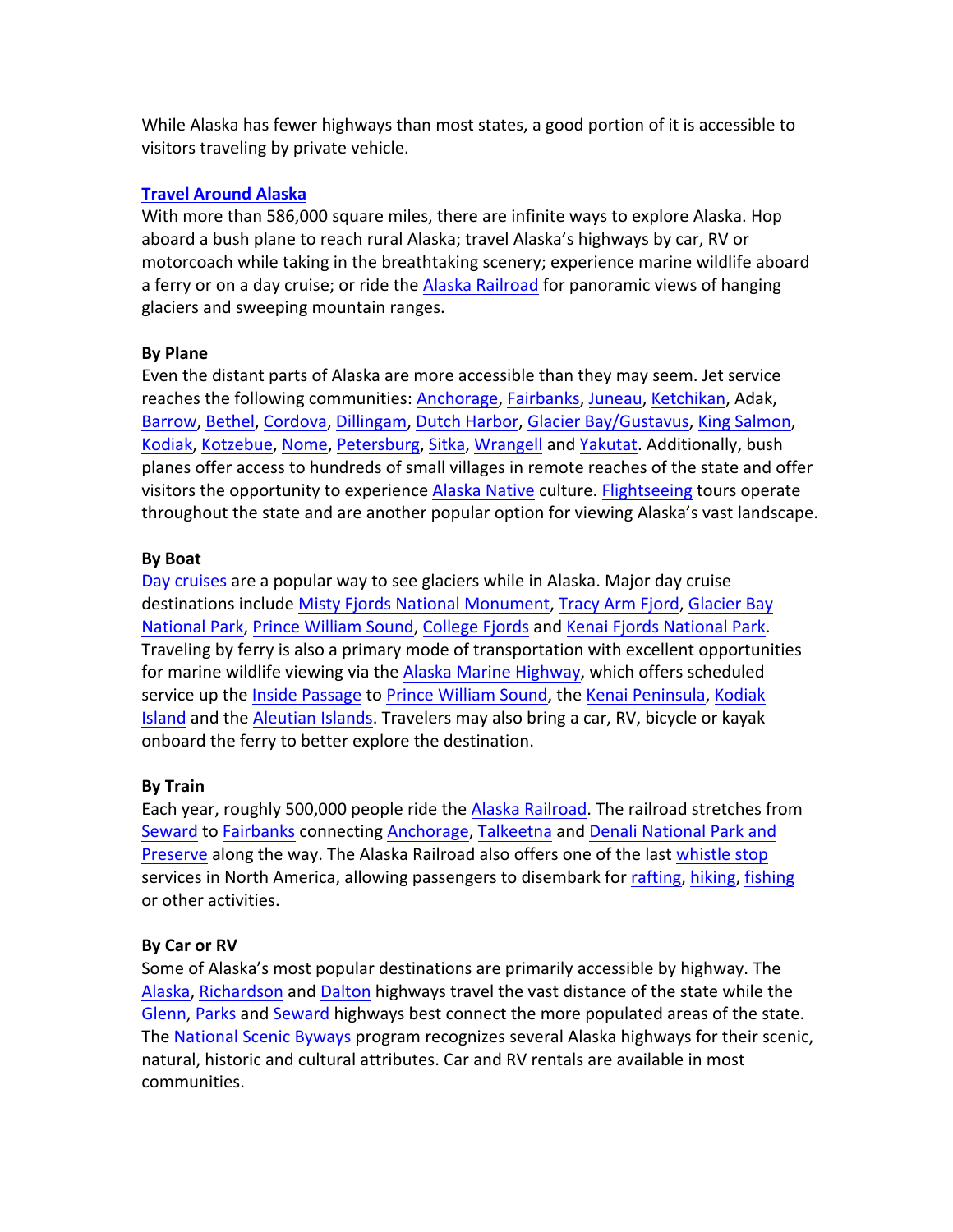#### **By Motorcoach/Charter**

Motorcoaches travel all of Alaska's highways, including the unpaved Dalton and Top of the World highways. A number of tour companies provide motorcoach services for visitors during the summer. Some companies focus on point-to-point transportation, while others specialize in day trips or longer excursions.

#### **If You Go**

# **State of Alaska**

http://www.travelalaska.com/media Phone: (800) 327-9372

# **Alaska Department of Transportation and Public Facilities**

www.dot.state.ak.us Phone: (907) 269-0772

# **Alaska Marine Highway System** www.ferryalaska.com

Phone: (800) 642-0066

**Alaska Railroad** www.alaskarailroad.com Phone: (800) 544-0552

#### **Cordova Chamber of Commerce & Visitors Center**

www.cordovachamber.com Phone: (907) 424-7260

# **Denali National Park and Preserve**

www.nps.gov/dena/index.htm Phone: (907) 683-2294

**Dillingham Chamber of Commerce** www.dillinghamak.com Phone: (907) 842-5115

**Explore Fairbanks** www.explorefairbanks.com Phone: (800) 327-5774

**Glacier Bay National Park** www.nps.gov/glba/index.htm Phone: (907) 697-2230

**Greater Whittier Chamber of Commerce** www.whittieralaskachamber.org Phone: (907) 677-9448

**Juneau Convention & Visitors Bureau** www.traveljuneau.com Phone: (888) 581-2201

#### **Kenai Fjords National Park** www.nps.gov/kefj/index.htm

Phone: (907) 422-0500

**Kenai Peninsula Tourism Marketing Council** www.kenaipeninsula.org Phone: (800) 535-3624

# **Ketchikan Visitors Bureau** www.visit-ketchikan.com Phone: (800) 770-3300

**Discover Kodiak** www.kodiak.org Phone: (800) 789-4782

**National Scenic Byways Program** www.byways.org Phone: (800) 4-BYWAYS

**Nome Convention & Visitors Bureau** www.visitnomealaska.com Phone: (907) 443-6555